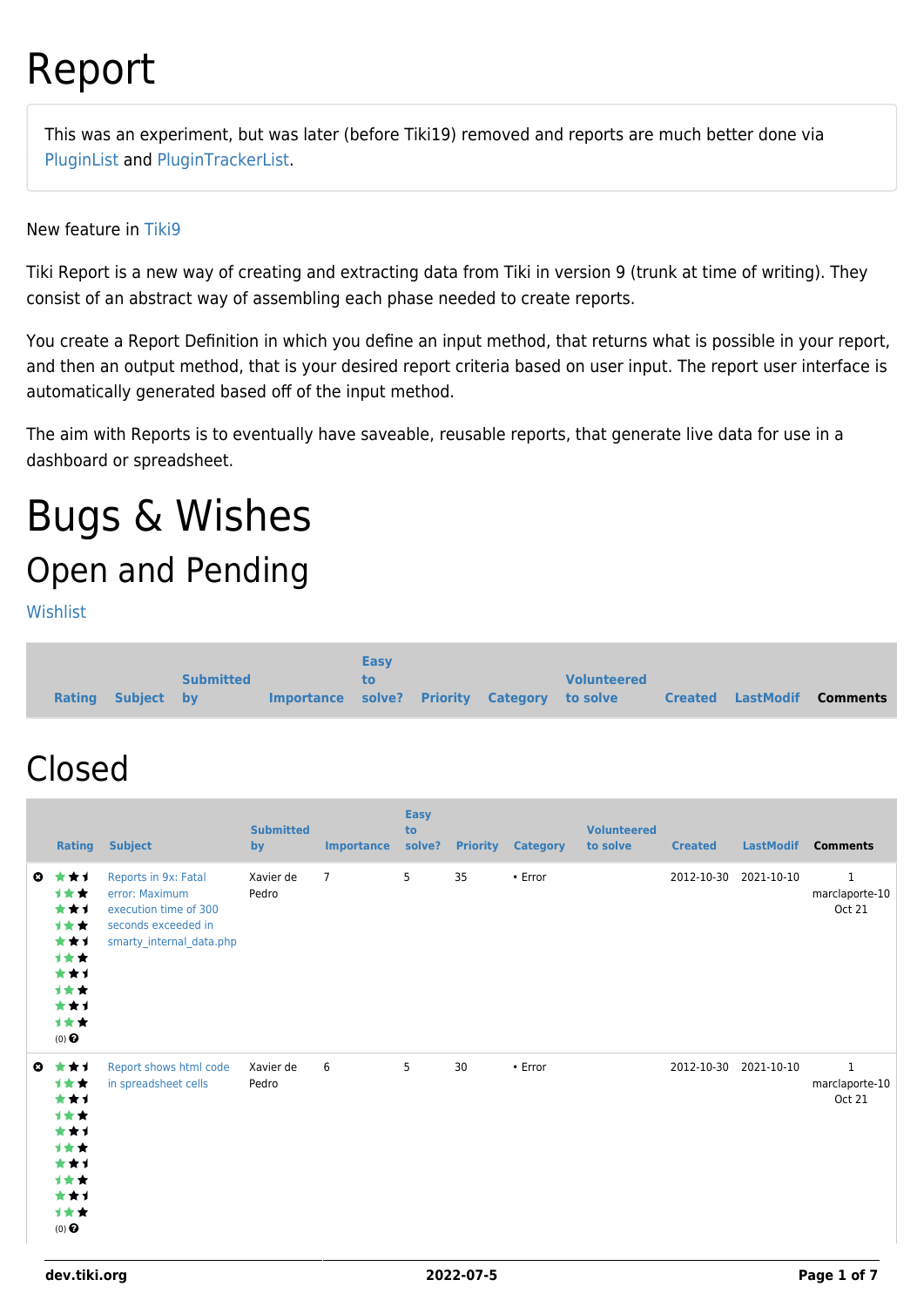|              | <b>Rating</b>                                                                                              | <b>Subject</b>                                                                         | <b>Submitted</b><br>by | <b>Importance</b> | <b>Easy</b><br>to<br>solve? |    | <b>Priority Category</b>            | <b>Volunteered</b><br>to solve | <b>Created</b> | <b>LastModif</b>      | <b>Comments</b>                          |
|--------------|------------------------------------------------------------------------------------------------------------|----------------------------------------------------------------------------------------|------------------------|-------------------|-----------------------------|----|-------------------------------------|--------------------------------|----------------|-----------------------|------------------------------------------|
| $\mathbf{c}$ | ***<br>1★★<br>★★1<br><b>1**</b><br>***<br><b>1**</b><br>***<br><b>1**</b><br>***<br>1★★<br>$(0)$ $\odot$   | Report doesn't filter by<br>date                                                       | Xavier de<br>Pedro     | 6                 | 5                           | 30 | • Error<br>$\bullet$<br>Consistency |                                |                | 2012-10-30 2021-10-10 | 1<br>marclaporte-10<br>Oct 21            |
| $\bullet$    | ***<br>1★★<br>***<br><b>1★★</b><br>***<br><b>1**</b><br>**1<br><b>1**</b><br>***<br>计女女<br>$(0)$ $\odot$   | Report doesn't show<br>open items in trackers<br>while PluginTrackerList<br>does       | Xavier de<br>Pedro     | 5                 | 5                           | 25 | $\bullet$<br>Consistency            |                                |                | 2012-10-30 2021-10-10 | $\mathbf{1}$<br>marclaporte-10<br>Oct 21 |
| O            | ***<br>1★★<br>***<br><b>1**</b><br>***<br><b>1**</b><br>***<br><b>1**</b><br>***<br>1★★<br>$(0)$ $\odot$   | Command line re-<br>indexing of search:<br>should give you stats like<br>web interface | Marc<br>Laporte        | 3                 | $\overline{7}$              | 21 | • Feature<br>request                | manivannans                    |                | 2013-08-07 2013-11-02 | 0                                        |
| O            | ***<br>1**<br>***<br>计女女<br>★★↑<br>1 R<br>***<br>计女女<br>***<br>计女女<br>$(0)$ $\Theta$                       | Report doesn't filter for<br>an 'Item link' tracker field                              | Xavier de<br>Pedro     | 4                 | 5                           | 20 | • Error                             |                                |                | 2012-11-01 2021-10-10 | $\mathbf{1}$<br>marclaporte-10<br>Oct 21 |
|              | ◎ ★★1<br>1★★<br>***<br><b>1**</b><br>★★↑<br><b>1**</b><br>***<br><b>1★★</b><br>***<br>计女女<br>$(0)$ $\odot$ | Requesting a report fails<br>due internal server error<br>500                          | WolfgangA              | $\overline{4}$    |                             | 20 | $\cdot$ Error                       |                                |                | 2015-02-03 2021-10-10 | $\mathbf{1}$<br>marclaporte-10<br>Oct 21 |

#### Things to keep in mind

- Files in [lib/core/Report](http://tikiwiki.svn.sourceforge.net/viewvc/tikiwiki/trunk/lib/core/Report/) folder are used for report building
- Files in [/lib/core/Report/Definition/](http://tikiwiki.svn.sourceforge.net/viewvc/tikiwiki/trunk/lib/core/Report/Definition/) are those used to define first what reports can be generated and then their output, unless further developing how reports are generated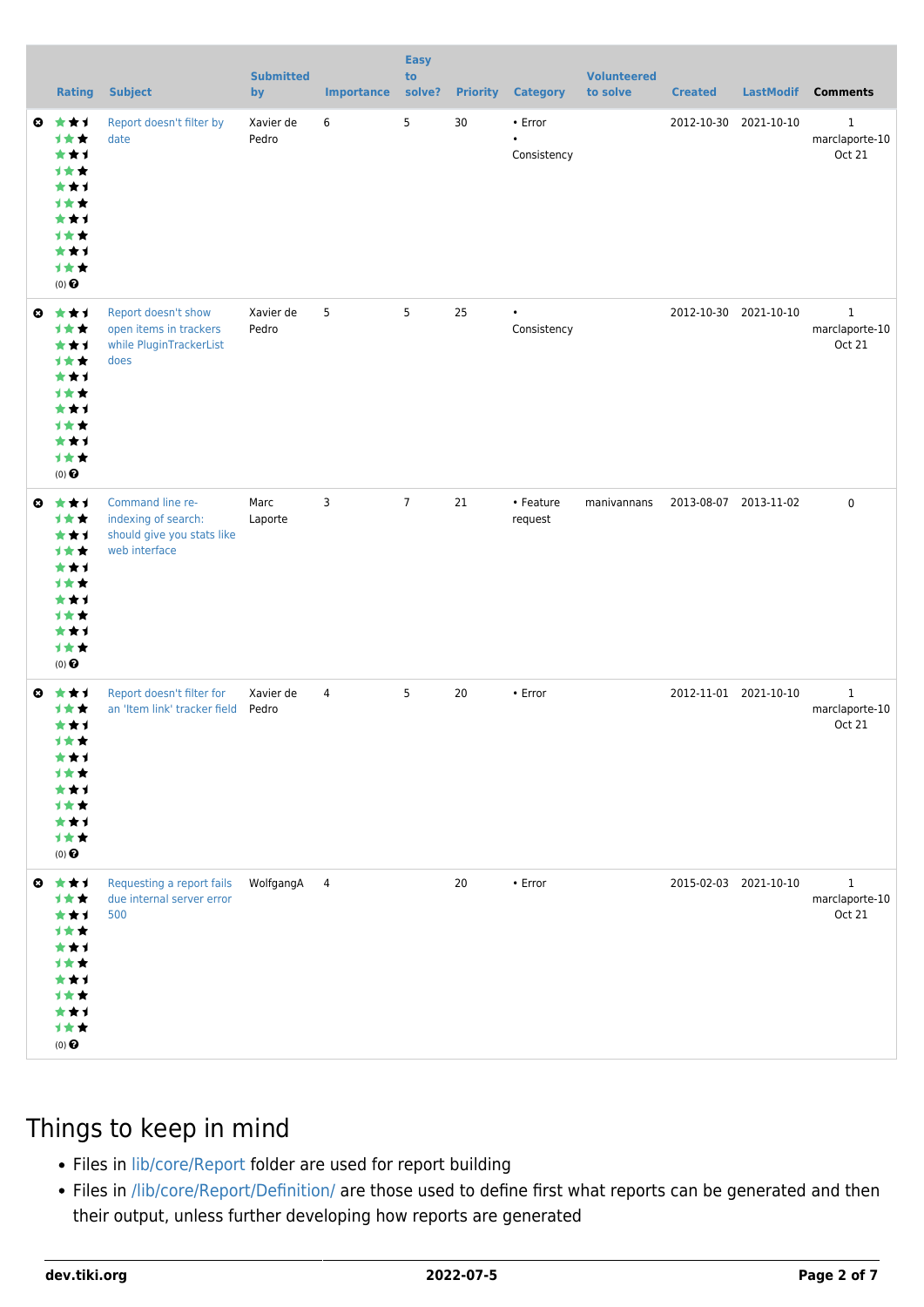$\circ$  These files are automatically listed, they probably need feature detection

#### How to create a definition

Definitions are an abstract on what can be created from your report

Basic Generic Definition (copy to /lib/core/Report/Definition or name "Generic.php"):

```
class Report_Definition_Generic
{
         function input()
         {//here we tell report what we can build with out report
                 return array("values"=>array(),"options"=>array());
         }
        function output($values = array())
         {//here we assemble report based off of
                 return $myGenericReportObject->assemble($values);
         }
}
```
#### Example for Tracker Definition:

```
<?php
class Report_Definition_Tracker
{
        function input() {
                global $tikilib;
               \frac{1}{2} strackers = array();
                foreach($tikilib->table('tiki_trackers')->fetchAll(array('trackerId','name'))
as $column) {
                        $trackers[] = array(
                                "name"=> $column['name'] . ' - ' . $column['trackerId'],
                                "value"=> $column['trackerId'],
); \hspace{0.1cm} }
               $traceFields = array();
                foreach($tikilib->table('tiki_tracker_fields')->fetchAll(array('trackerId',
'fieldId', 'name')) as $column) {
                        $trackerFields[] = array(
                                "name"=> $column['name'] . ' - ' . $column['fieldId'],
                                "value"=> $column['fieldId'],
                                "dependancy"=> $column['trackerId'],
); \hspace{0.1cm} }
                /*
                        type:
                                single (if value, turns into list, if no value, is textbox)
```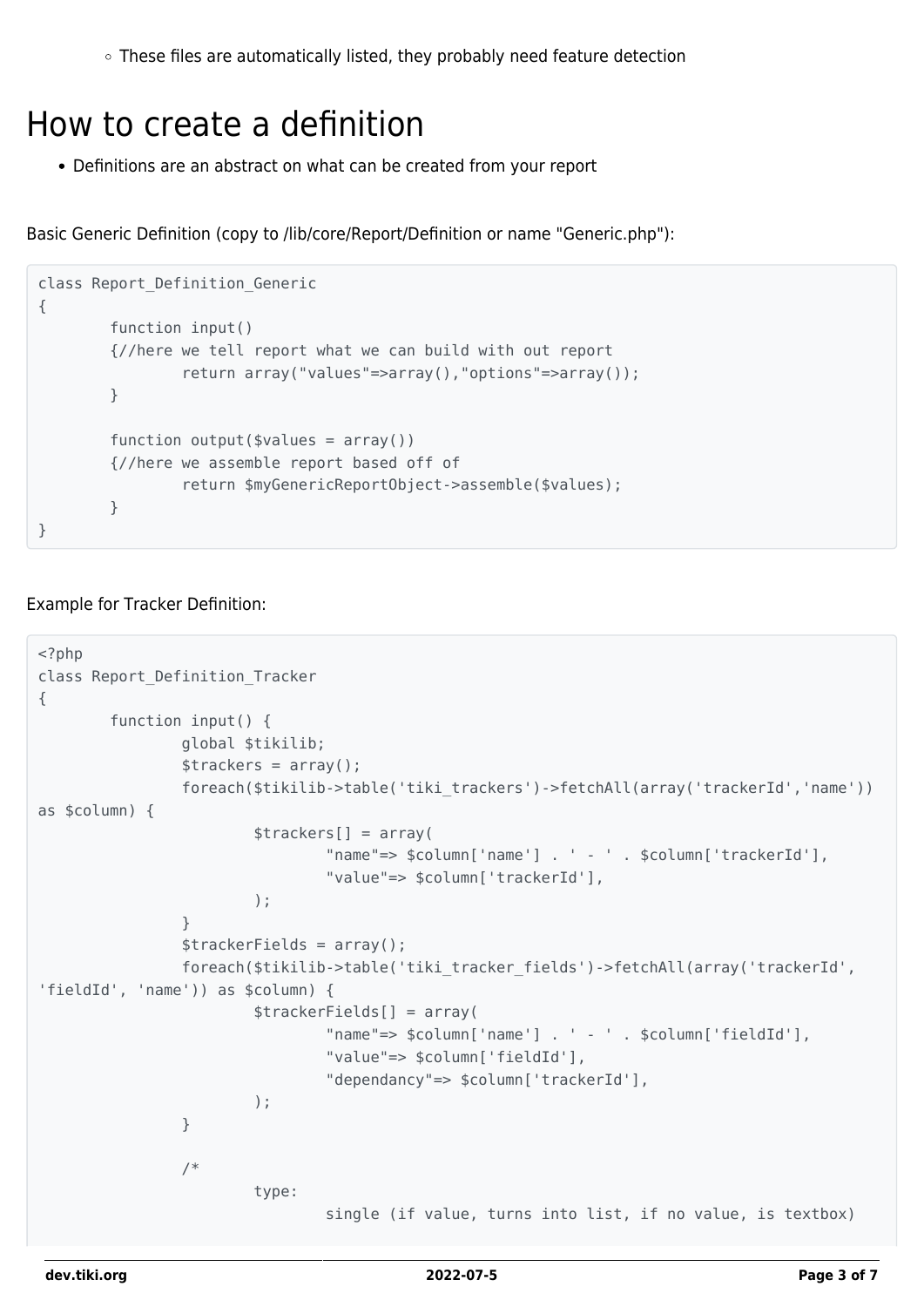```
 multi (needs value, is checkbox)
                     date (simple date range)
                     singeOneToOne (
*/
           return array(
                "values"=> array(
                    "trackers"=> $trackers,
                     "trackerFields"=> $trackerFields,
                      "trackerItemStatus"=>array("o", "p", "c"),
), the same state \int, the same state \int, the same state \int "options"=> array(
                     array(
                           "label"=> tr("Tracker"),
                           "name"=> "tracker",
                           "type"=> "single",
                           "values"=> "trackers",
                           "repeats"=> false,
                           "required"=> true,
                           "options" => array(
                                array(
                                     "label"=> tr("Start"),
 "name"=> "start",
                                     "type"=> "date",
                                     "repeats"=> false,
                                     "required"=> false,
\left( \begin{array}{c} 1 \end{array} \right) array(
                                     "label"=> tr("End"),
                                     "name"=> "end",
                                     "type"=> "date",
                                     "repeats"=> false,
                                     "required"=> false,
\left( \begin{array}{c} 1 \end{array} \right) array(
                                     "label"=> tr("Item
Id''),
 "name"=> "itemId",
 "type"=> "single",
                                     "repeats"=> false,
                                     "required"=> false,
\left( \begin{array}{c} 1 \end{array} \right) array(
                                     "label"=>
tr("Status"),
 "name"=> "status",
 "type"=> "multi",
                                     "values"=>
"trackerItemStatus",
                                     "repeats"=> false,
                                     "required"=> false,
\left( \begin{array}{c} 1 \end{array} \right) array(
                                     "label"=>
```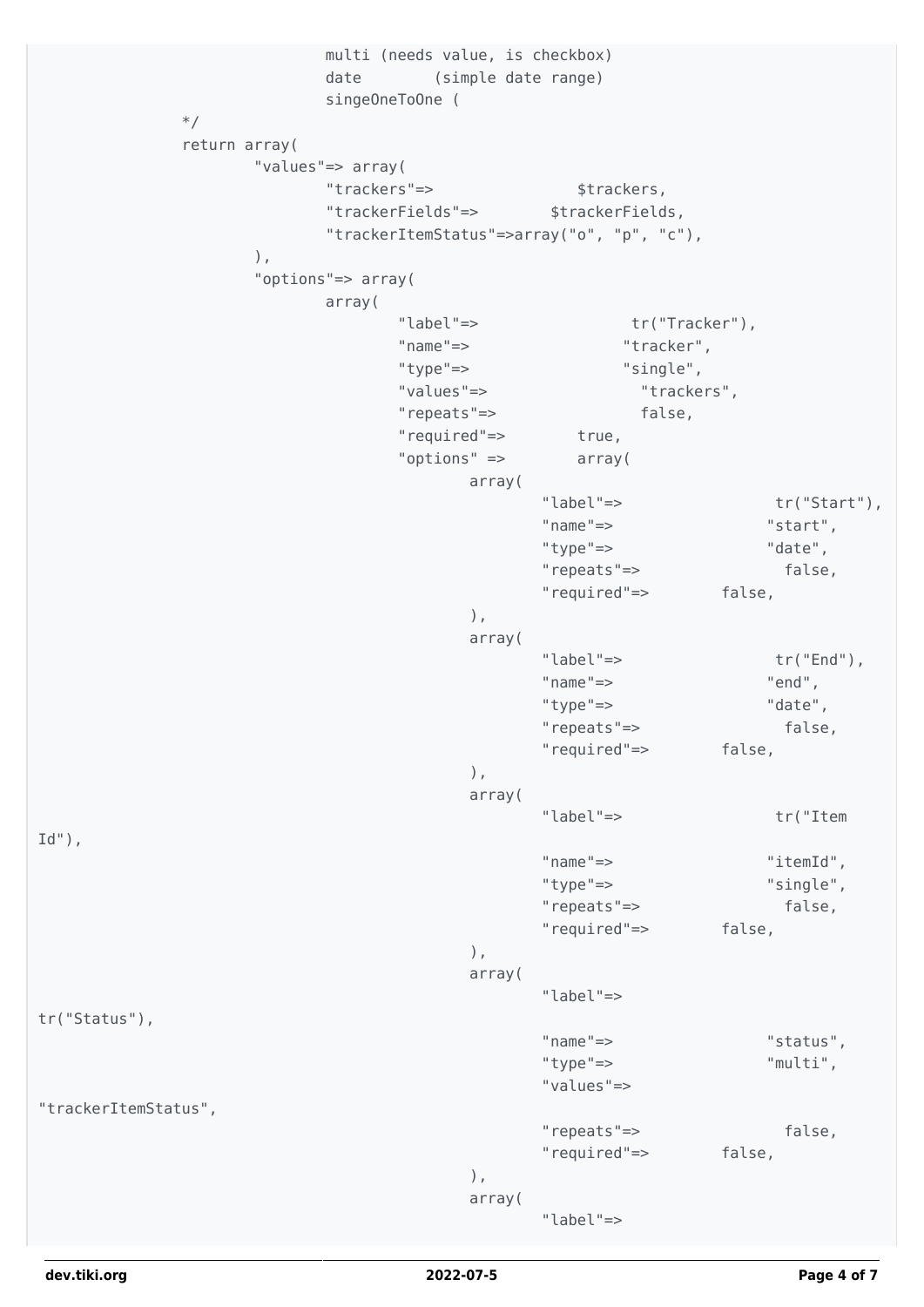```
tr("Search"),
                                              "relationLabel"=>tr(" for "),
 "name"=> "search",
                                              "type"=>
"singleOneToOne",
                                              "dependancy"=>
array("tracker"),
                                              "values"=>
array("trackerFields"),
                                              "repeats"=> true,
                                              "required"=> false,
\left( \begin{array}{c} 1 \end{array} \right) array(
                                              "label"=>
tr("Fields"),
 "name"=> "fields",
 "type"=> "multi",
                                              "dependancy"=> "tracker",
                                              "values"=>
"trackerFields",
                                              "repeats"=> false,
                                              "required"=> false,
\left( \begin{array}{c} 1 \end{array} \right)), the contract of \mathcal{L}\, ), \,), \overline{\phantom{a}} );
       }
      function output($values = array())
       {
              global $tikilib;
              $tracker = $values['tracker'];
              $qry = TikiLib::lib('trkqry')->tracker($tracker['value'])
                    ->start($tracker['start']['value'])
                    ->end($tracker['end']['value'])
                    ->itemId($tracker['itemId']['value'])
                    ->excludeDetails();
              if (!empty($tracker['status'])) {
                    $allStatus = '';
                    foreach($tracker['status'] as $status) {
                           if (!empty($status['value'])) $allStatus .= $status['value'];
 }
                    $qry->status($allStatus);
 }
              if (!empty($tracker['search'])) {
                   $fieldIds = array();
                   $search = array();
                   for(\hat{ }i = 0; \hat{ }i < count(\hat{ }trace['search']); \hat{ }i++) {
                           if (!empty($tracker['search'][$i]) && $tracker['search'][$i +
1]) {
                                 $fieldIds[] = $tracker['search']['value'][$i];
                                 $search[] = $tracker['search']['value'][$i + 1];
 }
```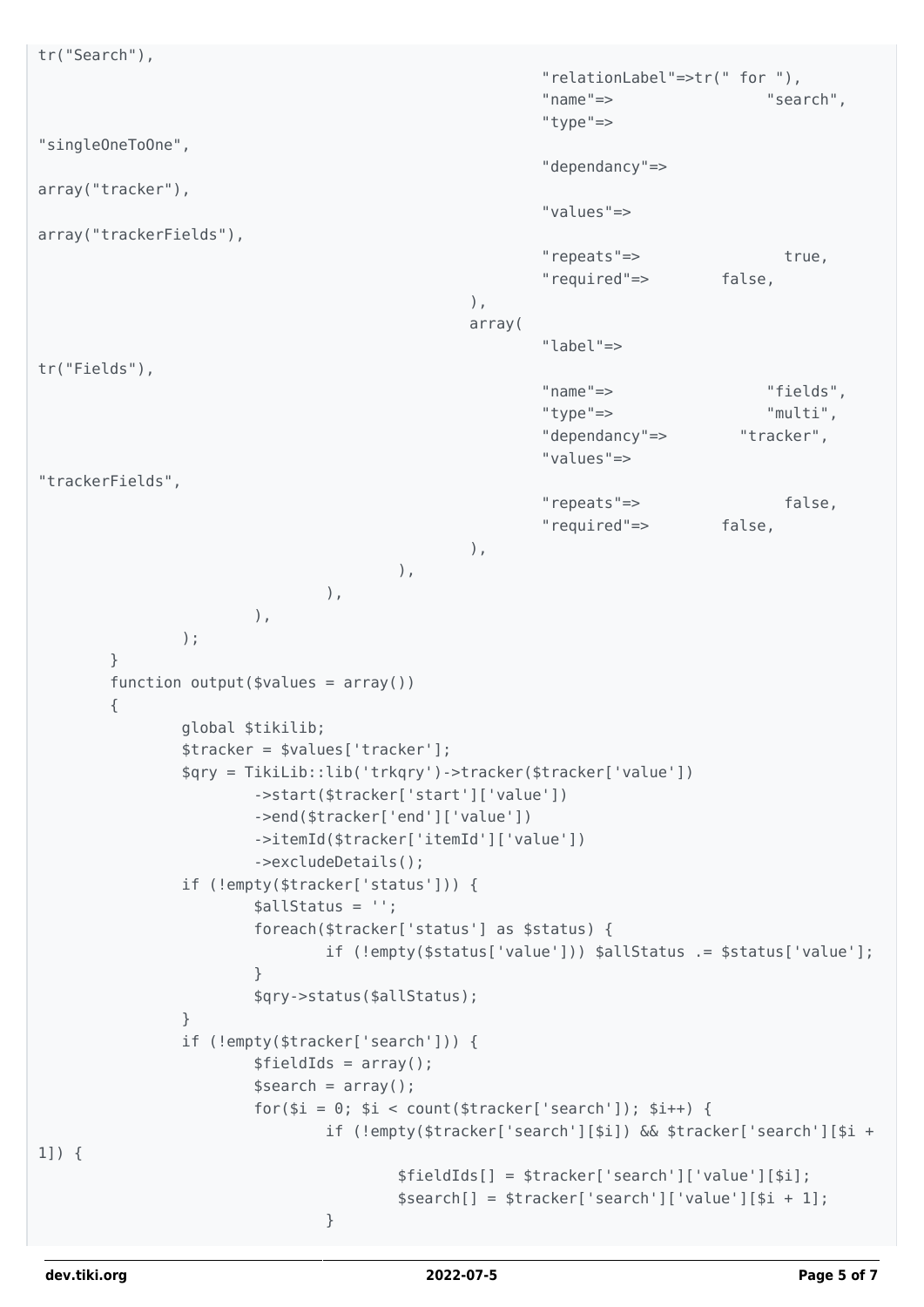```
 $i++ ; //searches are in groups of 2
 }
                    if (!empty($fieldIds) && !empty($search)) {
                          $qry
                                 ->fields($fieldIds)
                                 ->equals($search);
 }
 }
            $result = $qry->query();
             if (!empty($tracker['fields'])) {
                   $newResult = array(); foreach($result as $itemKey => $item) {
                          $newResult[$itemKey] = array();
                          foreach($tracker['fields'] as $field) {
                                 $newResult[$itemKey][$field['value']] =
$result[$itemKey][$field['value']];
 }
 }
                    $result = $newResult;
                    unset($newResult);
 }
             return $result;
       }
}
```
### Array value from input has 2 possible keys values(optional) & options(required)

## Creating report values

each key in values is a sub-array with the following keys: name - User Interface Name, please use tr() when possible value - selectable and returned value dependancy - parent value dependancy (optional)

## Creating reportable options

Options consist of the following variables and are nestable:

- label What it will be called on the user interface, please use tr() when possible
- name The array name what it will be returned as
- type How it is going to be treated on the user interface
	- Acceptable types: single, date, multi, singleOneToOne
- values will link with values key at user interface
	- $\circ$  If type set to single, will give select (drop down list of options)
- repeats not yet working
- required not yet working
- options nested option(s)